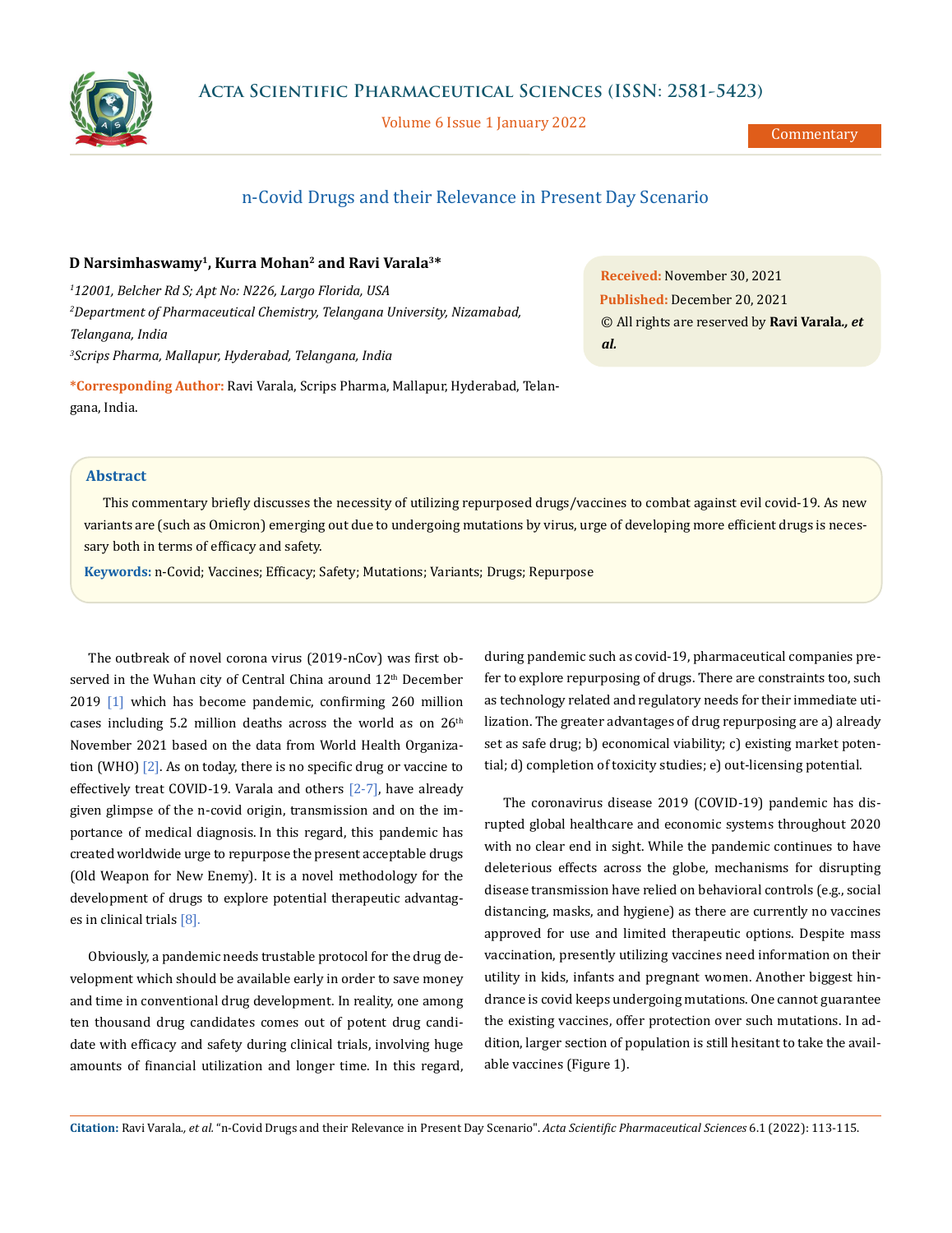

How some of the Covid-19 vaccines compare

**Figure 1:** Available Vaccines in combating SARS Covid-2.

Since the COVID-19 pandemic first began in December 2019, the severe acute respiratory syndrome coronavirus 2 (SARS-CoV-2) virus has continuously evolved with many variants emerging across the world. These variants are categorized as the variant of interest (VOI), variant of concern (VOC), and variant under monitoring (VUM). As of November 8, 2021, there are four SARS-CoV-2 lineages designated as the VOC (alpha, beta, gamma, and delta variants). VOCs have increased transmissibility compared to the original virus, and have the potential for increasing disease severity. In addition, VOCs exhibit decreased susceptibility to vaccine induced and infection-induced immune responses, and thus possess the ability to reinfect previously infected and recovered individuals. Given their ability to evade immune responses, VOC are less susceptible to monoclonal antibody treatments. VOCs can also impact the effectiveness of mRNA and adenovirus vector vaccines, although the currently authorized COVID-19 vaccines are still effective in preventing infection and severe disease. Current measures to reduce transmission as well as efforts to monitor and understand the impact of variants should be continued. On November 24, 2021, a new mutant called 'Omicron' (B. 1.1.529) has been confirmed as VUM and the frequency of mutating capacity of this new variant is presently becoming a global threat and WHO has warned all countries to be cautious to treat this as VOC.

Possible antiviral treatments, antimalarial treatments, immunosuppressants/immunomodulators, cell and plasma based therapy or alternative treatment strategies are being given to patients on trial and error basis, subject to FDA's approval (Table 1) and observing safety as well as efficacy protocol.

| <b>Mechanism of action and</b>   | <b>Drugs</b>                    |
|----------------------------------|---------------------------------|
| targets                          |                                 |
| Inhibition of the RNA-depen-     | Remdesivir/+Baricitinib         |
| dent RNA polymerase              | Favipiravir                     |
|                                  | Ribavirin                       |
|                                  | Molnupiravir                    |
| Inhibition of spike protein on   | Camostat mesylate, Nafamo-      |
| SARS-CoV 2 (non-endosomal        | stat                            |
| pathway) -TMPRSS2 inhibitor      |                                 |
|                                  | α-Ketobenzothiazole             |
| Inhibition of endosomal          | Chloroquine, hydroxy-           |
| acidification (early endosomal   | chlorquine (azithromycin is     |
| pathway)                         | reported to greatly enhance     |
|                                  | the anti-SARS-COV-2 activity of |
|                                  | hydroxychloroquine)             |
| Inhibition of viral exocytosis   | Interferon-α 2a                 |
|                                  | Interferon-β 1b                 |
| Inhibition of papain-like prote- | Lopinavir/Ritonavir             |
| ase and 3C-like protease         |                                 |
| Inhibition of cathepsin L and    | Teicoplanin (other glycopep-    |
| cathepsin B in host cells (late  | tides including dalbavancin,    |
| endosomal pathway)               | oritavancin, and telavancin)    |
| Enhancement of the anti-SARS-    | Azithromycin                    |
| CoV-2 activity of hydroxychlo-   |                                 |
| roquine                          |                                 |
| Inhibition against the SARS-     | Rilpivirine                     |
| CoV-2 target proteins: ACE2,     |                                 |
| RdRp, Spike Glycoprotein, Mpro   |                                 |
| and PL-pro                       |                                 |
| Strong anti-LCMV effects         | Mycophenolic acid, Benidipine   |
| (Lymphocytic choriomeningitis    | hydrochloride, Clofazimine,     |
| virus)                           | Dabrafenib, and Apatinib        |
| pro-inflammatory activity of     | Tocilizumab                     |
| interleukin-6 (IL-6)             |                                 |
| Suppresses SARS-CoV-2 Spike      | N-(4-Hydroxyphenyl) Retin-      |
| Protein-Mediated Cell-Cell       | amide                           |
| Fusion by a Dihydroceramide      |                                 |
| D4-Desaturase 1-Independent      |                                 |
| Mechanism                        |                                 |

**Table 1:** Mechanisms of action and targets of potential treatment agents for SARS-CoV-2 infections.

**Citation:** Ravi Varala*., et al.* "n-Covid Drugs and their Relevance in Present Day Scenario". *Acta Scientific Pharmaceutical Sciences* 6.1 (2022): 113-115.

114